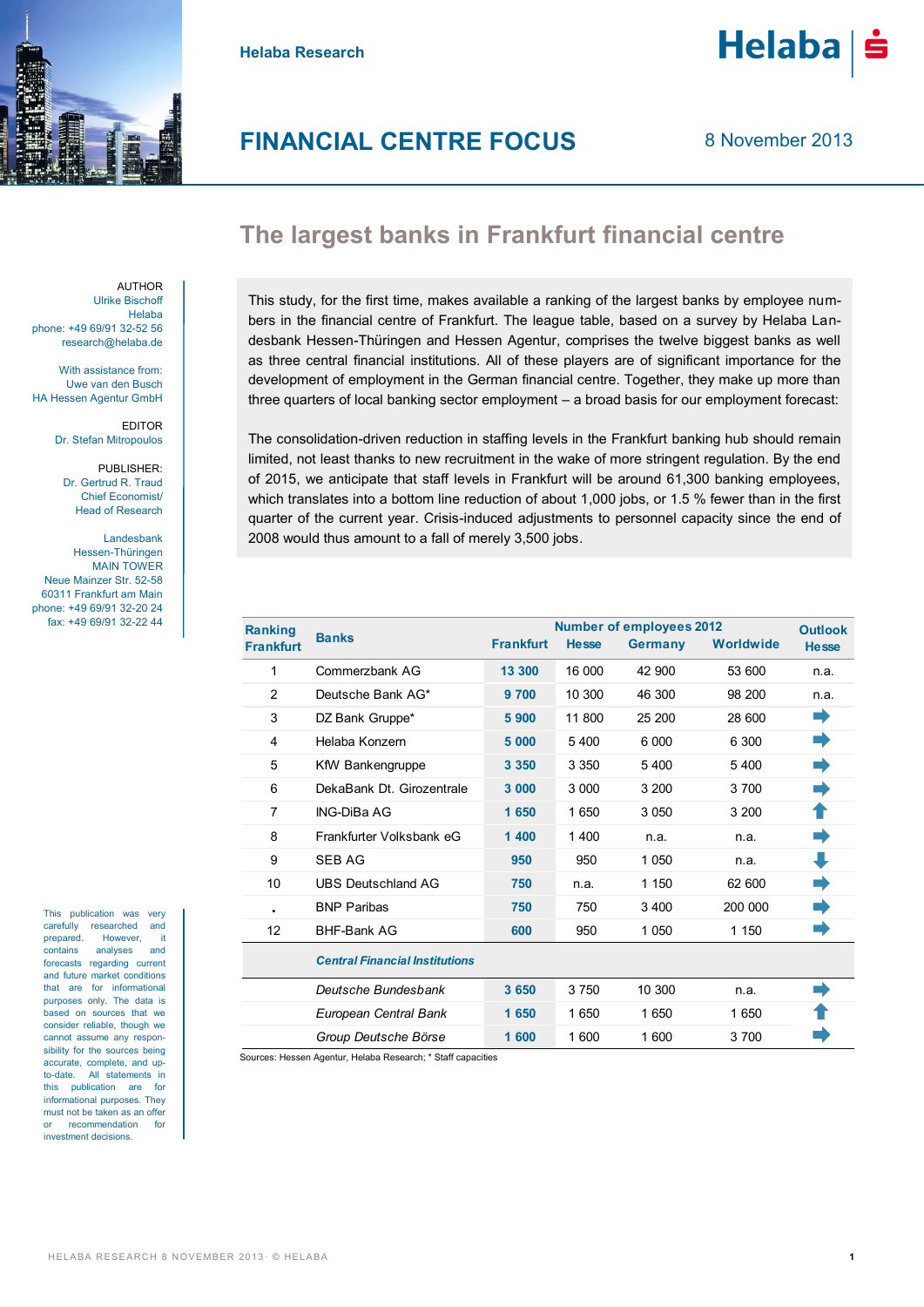The global financial crisis did not trigger a massive wave of layoffs in the banking centre of Frankfurt. The fact that staff reductions have been modest up to the present day is evidenced by data for the Frankfurt employment agency district, both in its new and old catchment areas.<sup>1</sup>



# "Bankfurt": Significant hiring in recent years<br>Banking sector employees. City of Frankfurt<br>Banking employment in Frankfurt employment agency district. Q4 2008 =

Sources: Federal Employment Agency, Helaba Research Sources: Federal Employment Agency, Helaba Research





In the relevant Frankfurt city area, there were 62,250 bank employees in the first quarter of this year – only 4 % fewer than at the peak at the end of 2008. Downsizing was an immediate reaction to the crisis here, too, and employment in the banking sector fell by 2,500 from the end of 2008 until the middle of 2010. After that, however, hiring of new staff by the banks increased, resulting in a net gain of 1,500 until well into last year. In the course of 2012, banking employment in Frankfurt stabilised in a range of roughly 63,700 to 63,800. It was not until the start of the current year that significant job cuts took hold so that most recent employment levels have returned to those of 2010. So much for the banking location of Frankfurt as a whole – what about the employment situation at the largest banks in the city?

#### **Survey: Banks with the largest workforces in the financial centre of Frankfurt**

Helaba, Landesbank Hessen-Thüringen, and the HA Hessen Agentur recently once again compiled a list of the 100 biggest companies in Hesse.<sup>2</sup> The decisive value measured in the 2012 financial year was that of workforce size and this ensured that the response rate was high. A special feature of this survey was that it requested detailed information about banks' staff numbers – in Frankfurt, Hesse, Germany and worldwide. In this way, it was possible to identify and rank the largest commercial banks in Frankfurt's financial centre according to their employee numbers.

Preparations for the ranking involved a variety of preliminary work and various company ranking lists served as a basis. Only banks with more than 500 employees were taken into account (definition of a large company according to the Institut für Mittelstandsforschung, a research institute for the business sector). After examining the data each individual bank was contacted. We would like to thank all the banks in Frankfurt for their co-operation in this respect! The main survey period extended from February to September 2013 so that, in most cases, the last full financial year, upon which the statistics were based, was 2012. Finally, the statistics were rounded, in the case of banks with 5,000 or more employees to one hundred, with others to fifty.

Our innovative ranking (see page 1) comprises the twelve largest banks in the German financial centre. Furthermore, the Deutsche Bundesbank, the European Central Bank and the Deutsche Börse are also included as central institutions in the financial centre that have close connections to

New: Ranking of the largest banks in the Frankfurt financial centre

 $\overline{a}$ 

<sup>&</sup>lt;sup>1</sup> In line with the new catchment areas of the employment agencies, the Frankfurt agency lost responsibility for nearby districts at the turn of the year, so its catchment area is now identical to Frankfurt's city limits. The total number of employees paying social insurance contributions has therefore fallen to a lower level (end of 2012: new level 63,690 versus old level 74,277).

 $2$  See Helaba Research "The 100 largest companies in Hesse" (October 2013)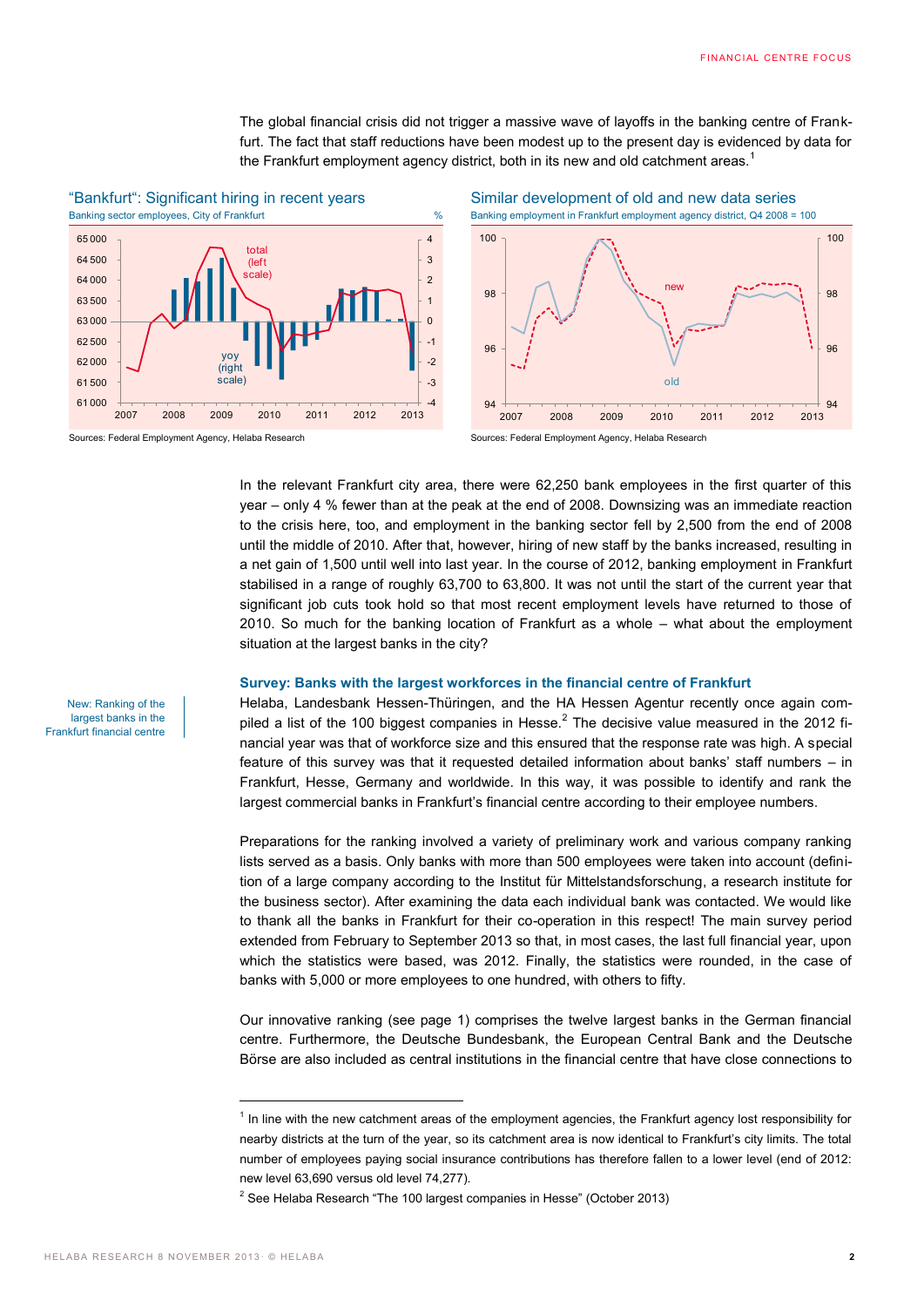local banks. This has made it possible for the first time to measure the importance of banks and financial institutions for the financial location of Frankfurt by way of their employee numbers.



The largest players in the German banking centre Number of bank employees of commercial bank or financial institution in Frankfurt

Source: Helaba Research; \* Staff capacities

Survey participants provide majority of local bank employment In the German financial centre, Commerzbank and Deutsche Bank have the largest workforces, followed by DZ Bank and Helaba. In terms of their staff numbers, these four banks alone employ a total of around 34,000 people in Frankfurt – more than half of total employment in Frankfurt's banks. In comparison to this, the four largest banks with a non-German background represent a total of less than 10 %. All fifteen participants in the survey provide considerably more than three quarters of overall banking-sector employment in Frankfurt – a broad basis for our employment forecast (see page 6). The outlook for the current year, for which most of the institutions surveyed anticipate a more or less stable development in staff numbers, is factored into this.



### Frankfurt's proportion of total workforce for each bank…

Source: Helaba Research

%

But it is not only the top-placed market participants that have a significant impact on the employment trend in the German financial centre. Whilst only a fraction (10-30 %) of the three largest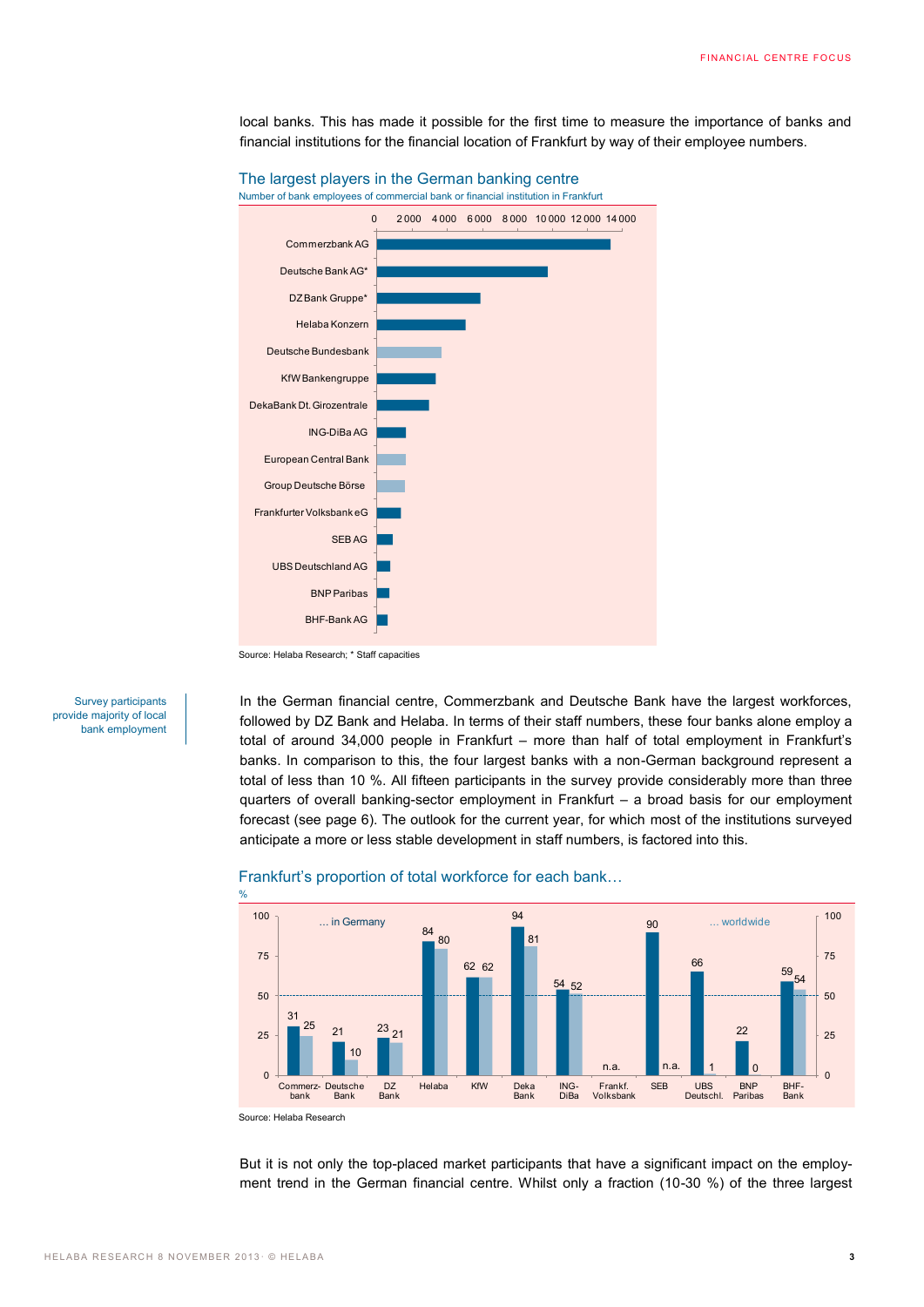banks' global and German workforces is based in Frankfurt, it is the employment focus for many of the commercial banks surveyed. In many cases, Frankfurt's share of a bank's German workforce is the same as that of its global workforce.

Central financial institutions have a prominent place in the German financial centre: The expanding European Central Bank (ECB), with its growing array of tasks, concentrates entirely on Frankfurt. This is symbolised by its new headquarters in Frankfurt's East End, into which it will move in 2014 and which is already considered one of the city's landmark buildings. The Deutsche Bundesbank, which already has a strong presence on the Main river, is in the midst of an on-going process of centralisation. And the Deutsche Börse does not have anywhere on the world near as many staff at other locations as in the German financial centre, either. Overall, our ranking reflects the farreaching significance of the largest players for the Frankfurt banking hub and vice versa.

#### **Frankfurt has a strong appeal for domestic and foreign banks**

Regardless of the continuing pressure for consolidation in the financial industry and associated refocusing on the home market, numerous banks still maintain a presence in the German financial centre. Frankfurt has not been affected by the long-term European trend of a noticeable decline in numbers of banks. Frankfurt's status as a highly attractive financial location, after the crisisinduced dip of 2008-2010, has even led to an appreciable increase in the numbers of banks once again. Adjusted for a one-off statistical effect, there were a total of 223 bank headquarters located in Frankfurt in the middle of 2013, two thirds of which were of foreign origin.<sup>3</sup>





Sources: Deutsche Bundesbank, Helaba Research; \* Headquarters and representative offices; \*\* Mid-year 2013 and statistical break

The strong appeal of Frankfurt for foreign banks manifests itself, on an adjusted basis, in 160 foreign headquarters and 36 representative offices – a significant growth in international players over the last few years. Further, market participants are coming to Frankfurt for the first time in order to leverage business potential or are converting their local office into an operational branch. This reflects the important role that Frankfurt has in the global financial community. After all, to many banks Frankfurt is considered the place to be to do business in Germany and the surrounding countries. So, despite the impact of the global financial crisis, there is no question for many that they would retain their local office. Rather, a number of levers are being pulled in order to reduce costs and thus also personnel. How far has this process of adjustment in the towers of Frankfurt's banks, which has been going on for years, already advanced? And what exactly can be expected for the further development in the employment situation?

Growing number of banks after crisis-related dip

 $\overline{a}$ 

 $3$  Since 2013, capital management companies have no longer been subject to banking supervision and, since the beginning of the year, have no longer been included in bank statistics for Frankfurt collected by the Deutsche Bundesbank. Without these companies, the most recent number of banks in Frankfurt was 190, of which 42 domestic and 148 foreign headquarters.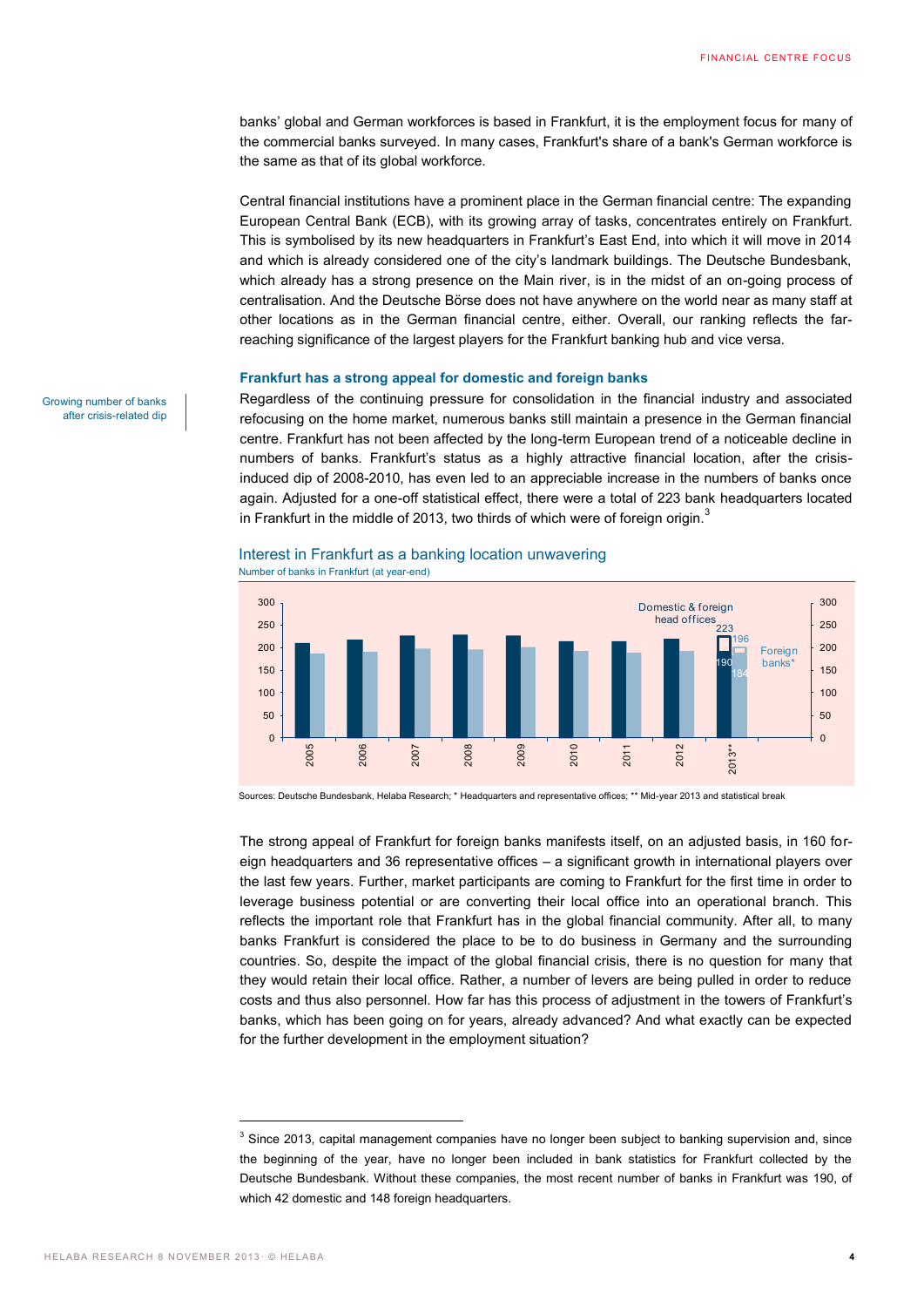#### Is the tide turning?

#### **Modest staff reductions in Frankfurt's financial centre**

Apart from the results of our survey, sentiment indicators from the Chamber of Commerce and Industry (IHK) and Center for Financial Studies (CFS) also give an insight into the personnel situation of Frankfurt's banks. These indicators are unanimous in signalling a gradual trimming in staff numbers in the financial centre over the course of 2013. In the most recent survey in autumn, however, the tide turned for the better. However, it remains to be seen as to how sustainable this improved sentiment will be. Both indicators have now returned to a level pointing to unchanged employment (IHK employment balance of Frankfurt's banks: 0; subcomponent of the CFS financial centre index for banking employment: almost 100). The remarkable thing is not just that the majority of those surveyed expect no change in staff numbers and that fewer and fewer redundancies are planned; by now, there is even a small increase in the willingness of banks to hire new staff.





Sources: IHK, Deutsche Bundesbank, Helaba Research; \*2007 statistical break Sources: CFS, Helaba Research

Frankfurt's banks successively cut jobs… … as previously envisaged in personnel plans



The mood in the banking centre, therefore, seems to be turning a corner. Meanwhile, the bulk of the financial press, which only a few months ago was full of horror stories about wide-ranging redundancy measures in the global financial sector, echoes this impression. Although there are still reports about job cuts as a consequence of shrinking balance sheets, for example in various large German banks, at the same time, however, positive news is multiplying about banks relocating business units to Frankfurt, expanding their activities here or even establishing a completely new presence in the German financial centre.

In any case, consolidation-driven downsizing stands in stark contrast to significant demand for highly qualified personnel. It is not only a case of business units with potential for growth, in the context of the economic recovery, expressing a need for more staff; indeed, it is particularly the more complex regulatory side of banking that requires more specialists. On the one hand, commercial banks need more staff in order to fulfil the raft of detailed regulatory requirements. This will, however, mean additional costs for the banks.

On the other hand, European banking supervision, which is being established under the umbrella of the ECB, is a central pillar of the regulatory framework that has been restructured due to the crisis. In preparation for assuming their new role, the ECB plans to recruit a further 1,000 staff by the end of next year, 800 of whom are specifically destined for supervisory activities. This will lead to the importance of the ECB on the global financial arena growing even further and, in the same way, it will enhance the profile of the German financial centre as a European centre for supervision. With this significant image boost for the financial centre of Frankfurt, its appeal to domestic as well as international players, who want to have a presence in the city and want to foster a direct exchange with the local banking community, will increase. In this sense, at least, Frankfurt's financial centre is a beneficiary of the global crisis.

Demand for highly qualified personnel